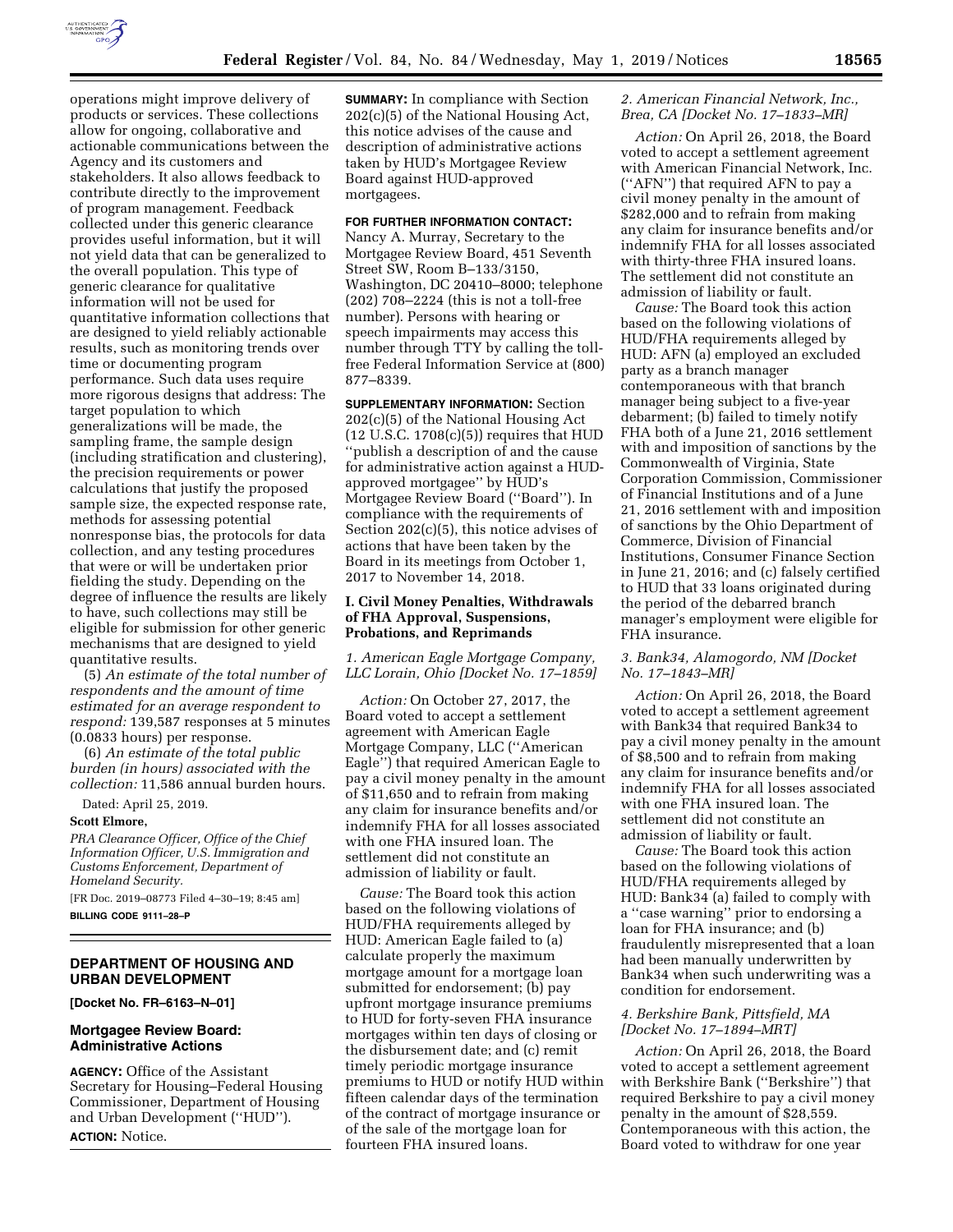the FHA approval of First Choice Bank (''First Choice''), for which Berkshire was a successor-in-interest. The settlements did not constitute admissions of liability or fault.

*Cause:* The Board took this action based on the following violations of HUD/FHA requirements alleged by HUD: (a) On December 2, 2016, First Choice merged into Berkshire; however, both Berkshire and First Choice failed to notify FHA timely of the merger between the entities; and (b) in October 2017, Berkshire acquired, an entity that was not FHA approved, and Berkshire failed to notify FHA timely of the merger between the entities.

### *5. CrossCountry Mortgage, Inc., Brecksville, OH [Docket No. 17–1844– MR]*

*Action:* On April 26, 2018, the Board voted to accept a settlement agreement with CrossCountry Mortgage, Inc. (''CrossCountry'') that required CrossCountry to pay a civil money penalty in the amount of \$71,904. The settlement did not constitute an admission of liability or fault.

*Cause:* The Board took this action based on the following violations of HUD/FHA requirements alleged by HUD: (a) CrossCountry failed to notify FHA timely of both a March 25, 2013 consent order with and imposition of sanctions by the Commonwealth of Kentucky and an October 21, 2013 settlement agreement with and imposition of sanctions by the State of Division of Financial Institutions for the Ohio Department of Commerce; (b) CrossCountry submitted a false certification for fiscal year ended December 31, 2013; (c) CrossCountry failed to notify FHA timely of unresolved findings during fiscal year ended December 31, 2014; (d) CrossCountry submitted a false certification for fiscal year ended December 31, 2014; (e) CrossCountry failed to notify FHA timely of a January 14, 2015 Consent Order with and imposition of sanctions by the Commonwealth of Massachusetts; (f) CrossCountry submitted a false certification for fiscal year ended December 31, 2015; (g) CrossCountry failed to notify FHA timely of an October 26, 2016 Consent Order with and impositions of sanctions by the State of California Department of Business Oversight; (h) CrossCountry submitted a false certification for the fiscal year ending on December 31, 2016; and (i) CrossCountry failed to notify FHA timely of a February 6, 2017 Cease and Desist Order with and imposition of sanctions by the State of

Oregon, Division of Financial Regulation.

# *6. Finance of America Mortgage, LLC, Horsham, PA [Docket No.17–1845–MR]*

*Action:* On April 26, 2018, the Board voted to accept a settlement agreement with Finance of America Mortgage, LLC (''Finance of America'') that required Finance of America to pay a civil money penalty in the amount of \$4,500. The settlement did not constitute an admission of liability or fault.

*Cause:* The Board took this action based on the following violations of HUD/FHA requirements alleged by HUD: Finance of America failed to notify FHA timely of an October 10, 2016 consent order with and imposition of sanctions by the Commonwealth of Kentucky Department of Financial Institutions.

# *7. Finance of America Mortgage, LLC, Horsham, PA [16–cv–750 (N.D.N.Y.)]*

*Action:* On September 28, 2018, the Board voted to accept a settlement agreement between the United States and Finance of America in which Finance of America paid the United States \$14.5 million. The settlement did not constitute an admission of liability or fault.

*Cause:* The Board took this action based on the following alleged violations of HUD/FHA requirements: The fraudulent submission of ineligible loans for FHA insurance and the failure to comply with FHA quality control and self-reporting requirements.

### *8. Frandsen Bank and Trust, New Ulm, MN [Docket No. 17–1855–MR]*

*Action:* On April 26, 2018, the Board voted to accept a settlement agreement with Frandsen Bank and Trust (''Frandsen'') that required Frandsen to pay a civil money penalty in the amount of \$4,500. The settlement did not constitute an admission of liability or fault.

*Cause:* The Board took this action based on the following violation of HUD/FHA requirements alleged by HUD: Frandsen failed to notify FHA timely of its March 31, 2016 merger with another lender.

### *9. Freedom Mortgage Corporation, Mount Laurel, NJ [Docket No. 17–1851– MR]*

*Action:* On April 26, 2018, the Board voted to accept a settlement agreement with Freedom Mortgage Corporation (''Freedom'') that required Freedom to pay a civil money penalty in the amount of \$40,000. The settlement did not constitute an admission of liability or fault.

*Cause:* The Board took this action based on the following violations of HUD/FHA requirements alleged by HUD: (a) Freedom failed to notify FHA timely of both an August 15, 2015 Consent Order with and imposition of sanctions by the State of Oklahoma Department of Consumer Credit and a September 23, 2015 Cease and Desist Order with and imposition of sanctions by the Texas Department of Savings and Mortgage Lending; (b) Freedom violated lender approval and annual recertification requirements in 2016 by falsely certifying that it had not been sanctioned; and (c) Freedom failed to notify FHA timely of a January 26, 2016 Settlement Order with and the imposition of sanctions by the Commonwealth of Virginia Bureau of Financial Institutions, a March 5, 2016 agreement with and imposition of sanctions by the State of Tennessee Department of Financial Institutions, an April 15, 2016 settlement with and the imposition of sanctions by the U.S. Department of Justice, and a July 26, 2016 settlement agreement with and imposition of sanctions by the State of Ohio Department of Commerce.

#### *10. Golden Empire Mortgage, Inc., Bakersfield, CA [Docket No. 17–1847– MR]*

*Action:* On April 26, 2018, the Board voted to accept a settlement agreement with Golden Empire Mortgage, Inc. (''GEM'') that required GEM to pay a civil money penalty in the amount of \$8,500. The settlement did not constitute an admission of liability or fault.

*Cause:* The Board took this action based on the following violation of HUD/FHA requirements alleged by HUD: GEM failed to notify FHA timely that it entered into a February 16, 2016 letter agreement with the State of Hawaii Division of Financial Institutions.

#### *11. IberiaBank FSD, Lafayette, LA [Docket No. 15–1903–MR]*

*Action:* On October 27, 2017, the Board voted to accept a settlement agreement between the United States and Iberia Bank FSD (''IberiaBank'') in which IberiaBank paid the United States \$11,692,149. The settlement did not constitute an admission of liability or fault.

*Cause:* The Board took this action based on the following alleged violations of HUD/FHA requirements: the fraudulent submission of ineligible loans for FHA insurance, the failure to comply with FHA quality control and self-reporting requirements, and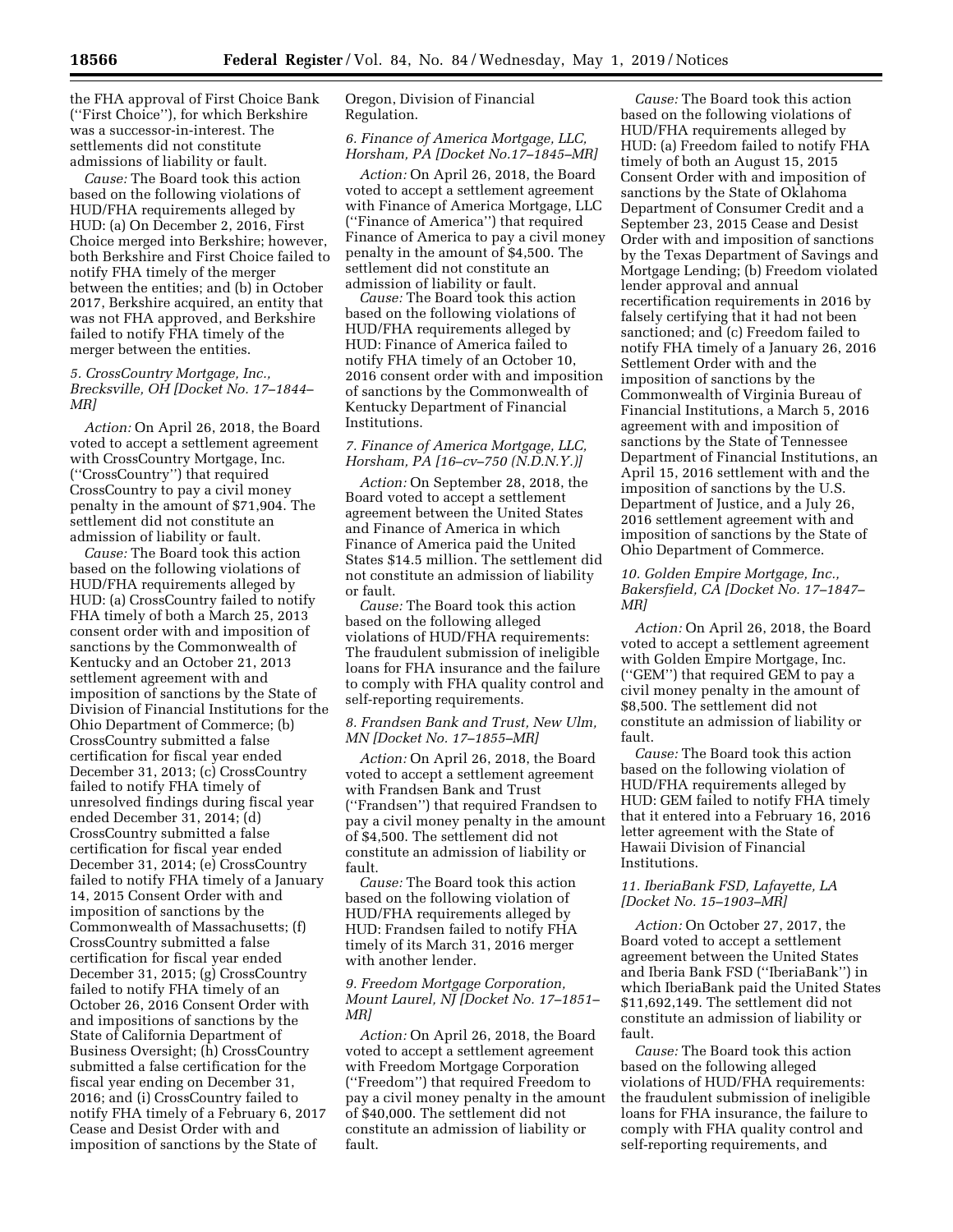prohibited commission payments to underwriters.

#### *12. Liberty Home Equity Solutions, Inc, Rancho Cordova, CA [Docket No. 17– 1856–MR]*

*Action:* On April 26, 2018, the Board voted to accept a settlement agreement with Liberty Home Equity Solutions, Inc. (''Liberty'') that required Liberty to pay a civil money penalty in the amount of \$4,500. The settlement did not constitute an admission of liability or fault.

*Cause:* The Board took this action based on the following violation of HUD/FHA requirements alleged by HUD: Liberty failed to notify FHA timely of an August 11, 2016 Agreed Order with and imposition of sanctions by the Department of Financial Institutions of the Commonwealth of Kentucky.

#### *13. Movement Mortgage, LLC, Virginia Beach, VA [Docket No. 17–1832–MR]*

*Action:* On August 15, 2018, the Board voted to accept a settlement agreement with Movement Mortgage, LLC (''Movement'') that required Movement to pay a civil money penalty in the amount of \$299,750 and to refrain from making any claim for insurance benefits and/or indemnify FHA for all losses associated with eighteen FHA insured loans. The settlement did not constitute an admission of liability or fault.

*Cause:* The Board took this action based on the following violations of HUD/FHA requirements alleged by HUD: Movement failed to (a) obtain necessary documentation for source and adequacy of borrower funds; (b) identify and resolve discrepancies and/or irregularities in the documentation used to approve a loan; (c) consider all of a borrower's liabilities and potential liabilities during underwriting; (d) document adequately a borrower's income and stability of income; (e) ensure that the subject property met the Minimum Property Requirements or Standards; (f) ensure that the property was the borrower's principal residence; (g) ensure the borrower's eligibility for an FHA insured loan; (h) ensure that documents used to underwrite the loan were dated not in excess of 120 days; (i) comply with HUD Quality Control requirements; and (j) report to HUD material findings revealed to Movement during its Quality Control review.

### *14. Seckel Capital LLC, Newtown, PA [Docket No. 17–1986–MR]*

*Action:* On April 26, 2018, the Board authorized the filing of civil money penalty complaint and the permanent

withdrawal of Seckel Capital LLC's (''Seckel'') FHA approval.

*Cause:* The Board took this action based on the following violations of HUD/FHA requirements alleged by HUD: Seckel (a) violated HUD requirements by submitting fraudulent audited financial statements for fiscal year 2012; (b) violated HUD requirements by submitting fraudulent audited financial statements for fiscal year 2013; (c) violated HUD requirements by submitting a false certification for fiscal year 2013; (d) violated HUD requirements by submitting fraudulent audited financial statements for fiscal year 2014; (e) violated HUD requirements by submitting a false certification for fiscal year 2014; (f) violated HUD requirements by submitting fraudulent Audit Financial Statements for fiscal year 2015; (g) violated HUD requirements by submitting a false certification to HUD for fiscal year 2015; (h) violated HUD's requirements by failing to remit the Upfront Mortgage Insurance Premiums for 83 FHA insured loans within ten calendar days from 2015 through 2017; (i) allowing an employee to engage in dual employment without determining that such dual employment did not create a prohibited conflict of interest and failing to designate as the officer in charge a fulltime corporate officer; and (j) submitting 1,040 FHA loans for insurance that were not eligible for FHA insurance.

#### *15. Secure One Capital Corporation, d/ b/a The Lending Leader Newport Beach, Ca [Docket No. 17–1837–MR]*

*Action:* On August 15, 2018, the Board voted to accept a settlement agreement with Secure One Capital Corporation (''Secure'') that required Secure to pay a civil money penalty in the amount of \$27,436. The settlement did not constitute an admission of liability or fault.

*Cause:* The Board took this action based on the following violations of HUD/FHA requirements alleged by HUD: Secure (1) violated the underwriting guidelines for FHA insured refinance mortgage by failing to (a) obtain and retain in the case binder AUS Feedback Certificate; (b) document properly a satisfactory payment history for the borrower's existing mortgage; (c) include the initial URLA and 92900–A in the case binder; and (d) ensure that the subject property met HUD's minimum property requirements; and (2) (a) failed to maintain a minimum adjusted net worth in fiscal year 2016, (b) failed to notify HUD timely of any adjusted net worth deficiency during fiscal year 2016, (c) falsely certified that

it was in compliance with all requirements for fiscal year 2016 when it filed for its annual recertification of FHA approval.

# *16. Specialized Loan Servicing, L.L.C., Highlands Ranch, CO [Docket No. 17– 0849–MR]*

*Action:* On April 26, 2018, the Board voted to accept a settlement agreement with Specialized Loan Servicing, L.L.C. (''SLS'') that required SLS to pay a civil money penalty in the amount of \$13,000. The settlement did not constitute an admission of liability or fault.

*Cause:* The Board took this action based on the following violations of HUD/FHA requirements alleged by HUD: SLS failed to notify FHA timely of (a) a November 5, 2015 Settlement Agreement with and the imposition of sanctions by the State of Michigan Department of Insurance and Financial Services; and (b) a March 21, 2016 Settlement Agreement with and imposition of sanctions by the State of Hawaii Division of Financial Institutions.

### *17. Vinson Mortgage Services, Inc., St. Louis, MO [Docket No. 17–0849–MR]*

*Action:* On March 15, 2016, the Board issued a Notice of Administrative Action through which it involuntarily withdrew for one-year the FHA approval of Vinson Mortgage Services, Inc. (''Vinson Mortgage''). On January 9, 2018, through an Order on Secretarial Review, HUD affirmed the Board's oneyear involuntary withdrawal of Vinson Mortgage. Vinson Mortgage's subsequent challenge in Federal court of its withdrawal ended with a November 2018 settlement agreement in which Vinson Mortgage agreed to a two-year withdrawal of its FHA approval and to a civil money penalty payment of \$100,000. The settlement did not constitute an admission of liability or fault.

*Cause:* The Board took this action based on the following violation of HUD/FHA requirements alleged by HUD: Vinson Mortgage failed to meet the requirements for annual recertification of HUD/FHA approval.

### **II. Lenders That Failed To Timely Meet Requirements for Annual Recertification of HUD/FHA Approval but Came Into Compliance**

*Action:* The Board entered into settlement agreements with the following lenders, which required the lender to pay a civil money penalty without admitting fault or liability.

*Cause:* The Board took these actions based upon allegations that the listed